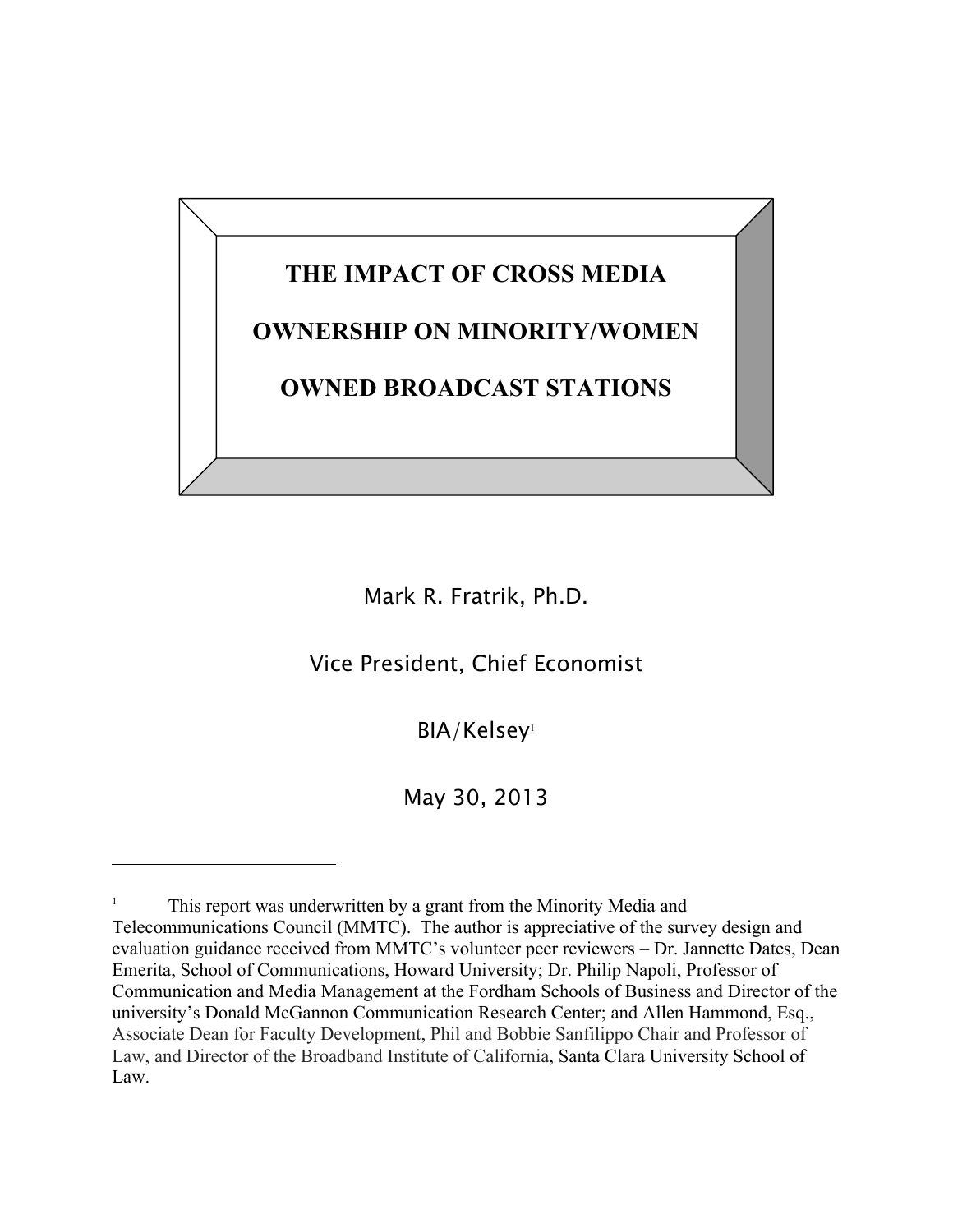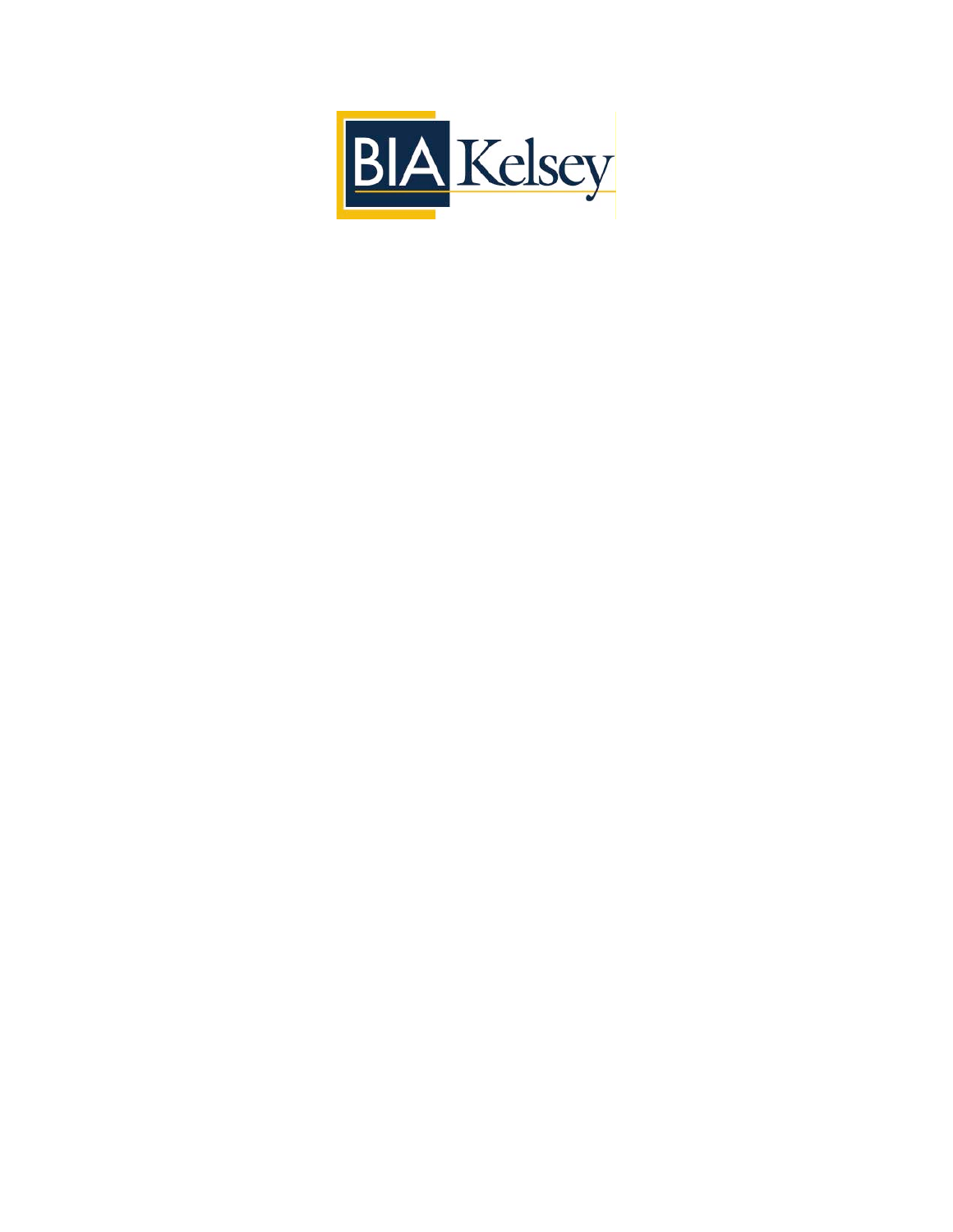# **TABLE OF CONTENTS**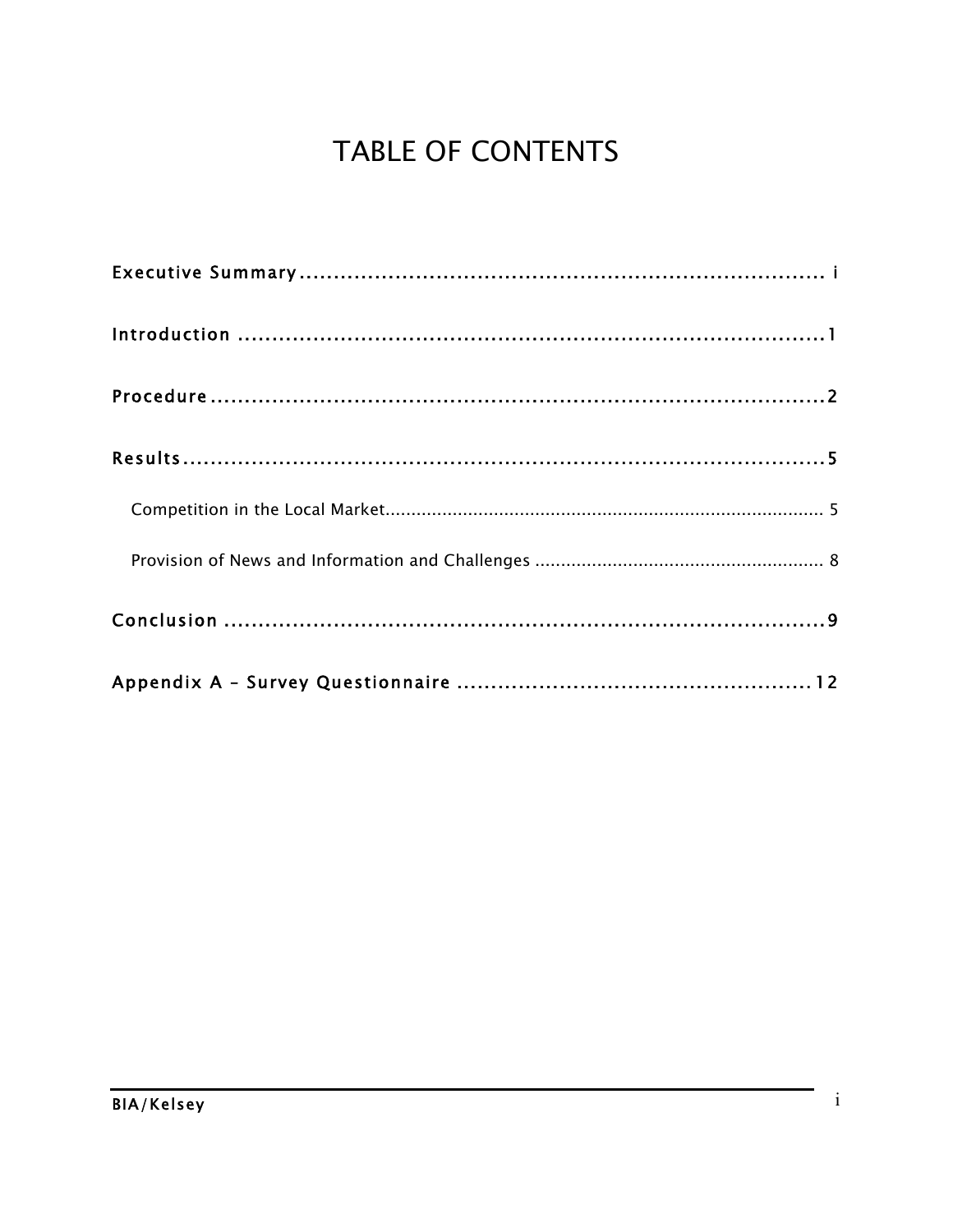# **THE IMPACT OF CROSS MEDIA OWNERSHIP ON MINORITY/WOMEN OWNED BROADCAST STATIONS**

# **Executive Summary**

The marketplace in which local radio and television stations, as well as local newspapers has changed quite dramatically in the past few years. Competition for audiences as well as for local advertisers has noticeably increased. At the same time, these traditional media are still important players in the advertising marketplace and the provision of news and entertainment to their local communities.

The regulations governing the ownership of these traditional media have changed too, though the ban on broadcast-newspaper local ownership is still in place. Many analysts have examined the continuance of that ban and relaxing other local broadcast ownership rules on the impact on competition and the provision of diverse viewpoints. There has not been any specific study on the impact of relaxing these local cross-ownership rules on the impact on minority and/or women owned broadcasters.

In this study we focus in on that research question – whether the existence of a commonly owned cross-media operation has a disparate impact on minority and/or women owned broadcast stations. Specifically, we surveyed both minority and/or women owned broadcast stations in markets with cross-media operations along with non-minority/non-women owned broadcast stations in the same markets. In that survey we asked respondents in several different ways to offer their views on the importance of these local cross-media operations. We wanted to see if there was a difference in the responses of the two groups of stations of these cross-media operations.

While we would have preferred to have received more responses, we believe that the responses that we did receive indicated there is no difference in the views of the two groups of stations towards the impact of these cross-media operations. We were struck by the lack of any large concern by almost all of the respondents to these cross-media operations. Several times in the questionnaire we provided opportunities for the responding stations in both groups to offer those operations as answers. What was provided as answers are general business concerns that all radio and television stations have in all markets – strong broadcast station competitors especially in the genre of programming they provide and the emergence of new competitors from new sources. The only responses expressed regarding the impact of cross-media combinations were expressed by all three respondents in a medium market in which the daily newspaper is affiliated with a full power television station and local radio stations.

There may be sound justifications relating to overall viewpoint diversity, localism, or competition for why the cross-ownership rules should or should not be changed. However, it appears from this study that cross-media interests' impact on minority and women broadcast ownership is not sufficiently material to be a material justification for tightening or retaining the rules.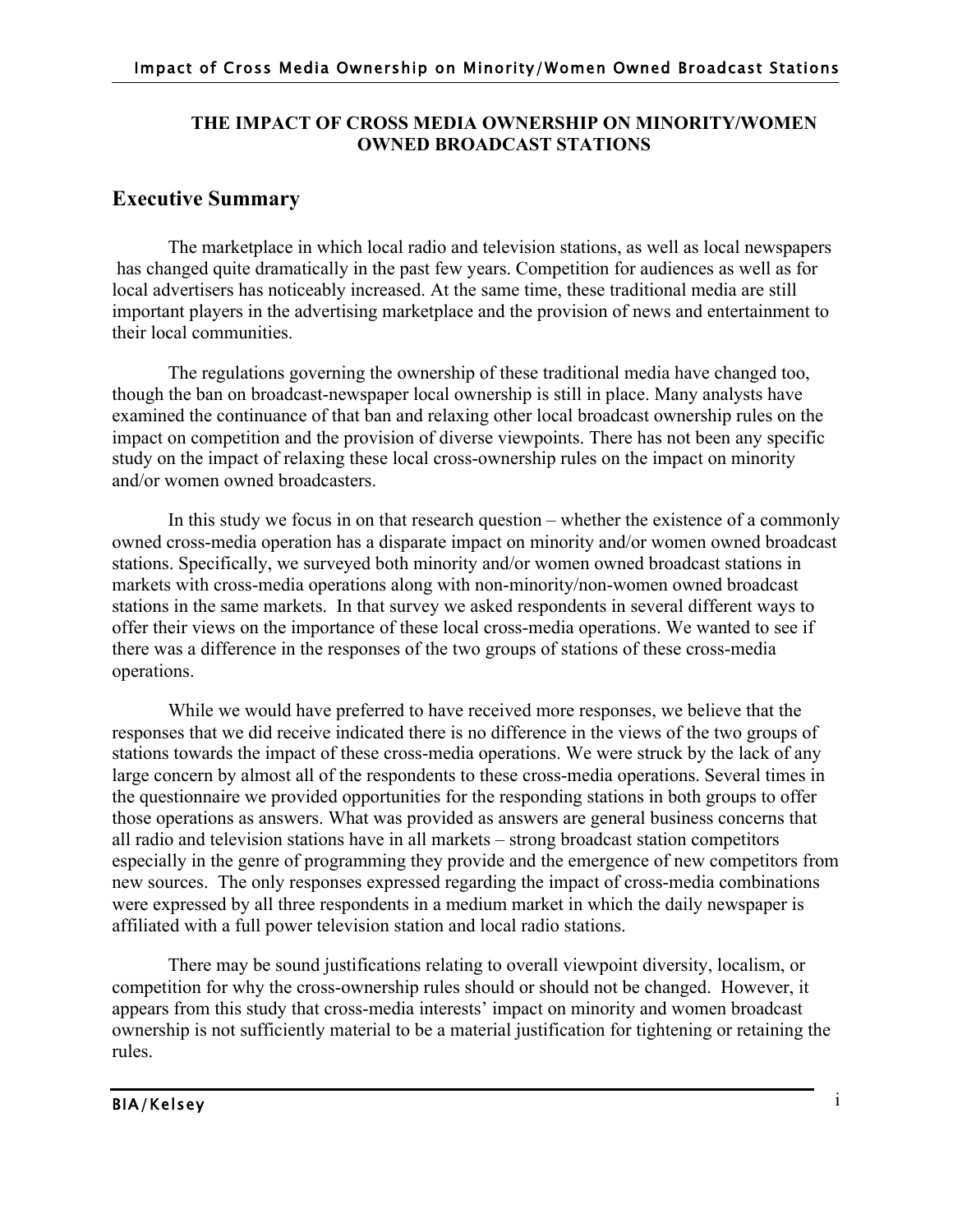# **THE IMPACT OF CROSS MEDIA OWNERSHIP ON MINORITY/WOMEN OWNED BROADCAST STATIONS**

# **Introduction**

Today's media marketplace is noticeably different than it was forty years ago. Consumers have access to many different sources of information and entertainment. Advertisers have many different options to reach their potential customers with their advertising messages. Included in those choices for both consumers and advertisers are local radio and television stations and daily and weekly newspapers. These local broadcast stations and newspapers still are important components of providing program and informational diversity.

During these last forty years, the prohibitions on the ownership of locally owned daily newspapers and local broadcast stations have remained in place, and some limited restrictions on ownership of local radio and television stations are also still in place. Yet, due to grandfathering of certain local newspaper-broadcast and permissible local radio-television operations, there are several local commonly owned cross-media operations. The impact of these established local cross- media operations have been studied extensively in the debate on whether these crossmedia restrictions should be left unchanged, tightened, relaxed or eliminated.

One area that has not been studied as extensively has been the impact of these locally cross-media owned operations on other local stations owned by minority and/or women. One bedrock principle of communications policy has been to promote diverse ownership of broadcast stations to try to promote diversity in viewpoint and programming. If the impact of commonly owned local cross-media operations adversely and especially affects broadcast stations owned by minority and/or women, then relaxing these local ownership rules may have a negative impact on promoting diversity in ownership.

# BIA/Kelsey 1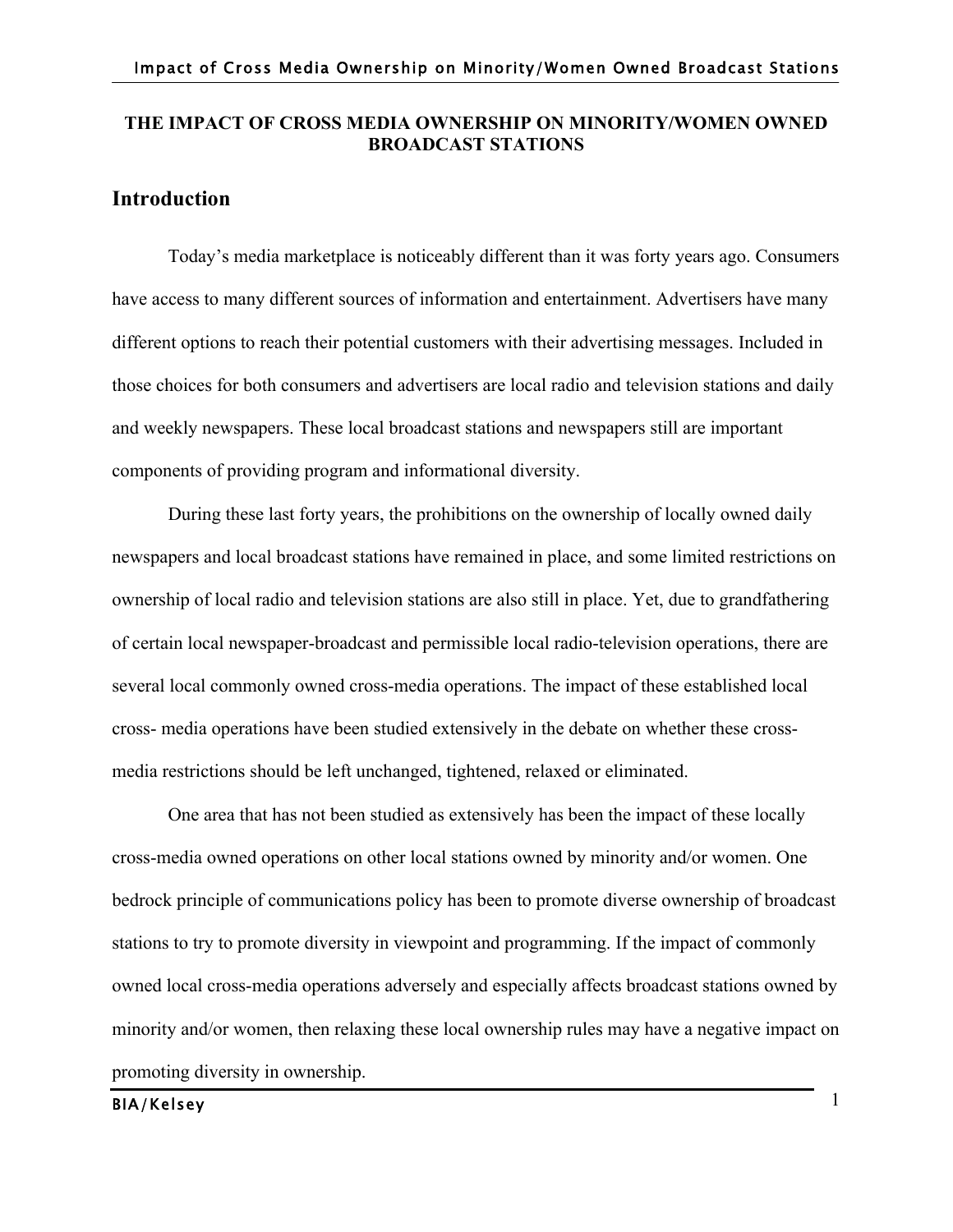In this study we attempted to begin to answer that question. Specifically, we tried to survey stations owned or formerly owned by minority and/or women in markets where there was a commonly owned local cross-media operation. Our research question was simply to determine whether there was a disparate impact on these women/minority stations, we also attempted to survey stations in those same markets that were not owned by minority or women. Questions were asked about the level of competition and the provision of news and information in these local markets.<sup>2</sup>

Before discussing the actual results of the survey, it is important to highlight the limitations of this study's results. This study was not a comprehensive examination of all of the women and/or minority owned stations in all of the markets in which a commonly owned crossmedia operation is present. Additionally, FCC and public interest groups' economists agree that the number of these instances is not large enough to conduct a random sample study to elicit generalizable results. On the other hand, what can be determined through this procedure is a reasonably clear sense of whether there is a material difference in the impact of these commonly owned local cross media operations. Of course, specific instances might be present that contradict these findings, but the results can provide some indications of whether there is an adverse or, especially, a disparate impact on these minority/women owned broadcasters.

# **Procedure**

In order to conduct the survey we first had to designate the women and/or minority owned broadcasters. The FCC has provided the race/gender ownership status of radio and

<sup>&</sup>lt;sup>2</sup> The questionnaire is included in Appendix A.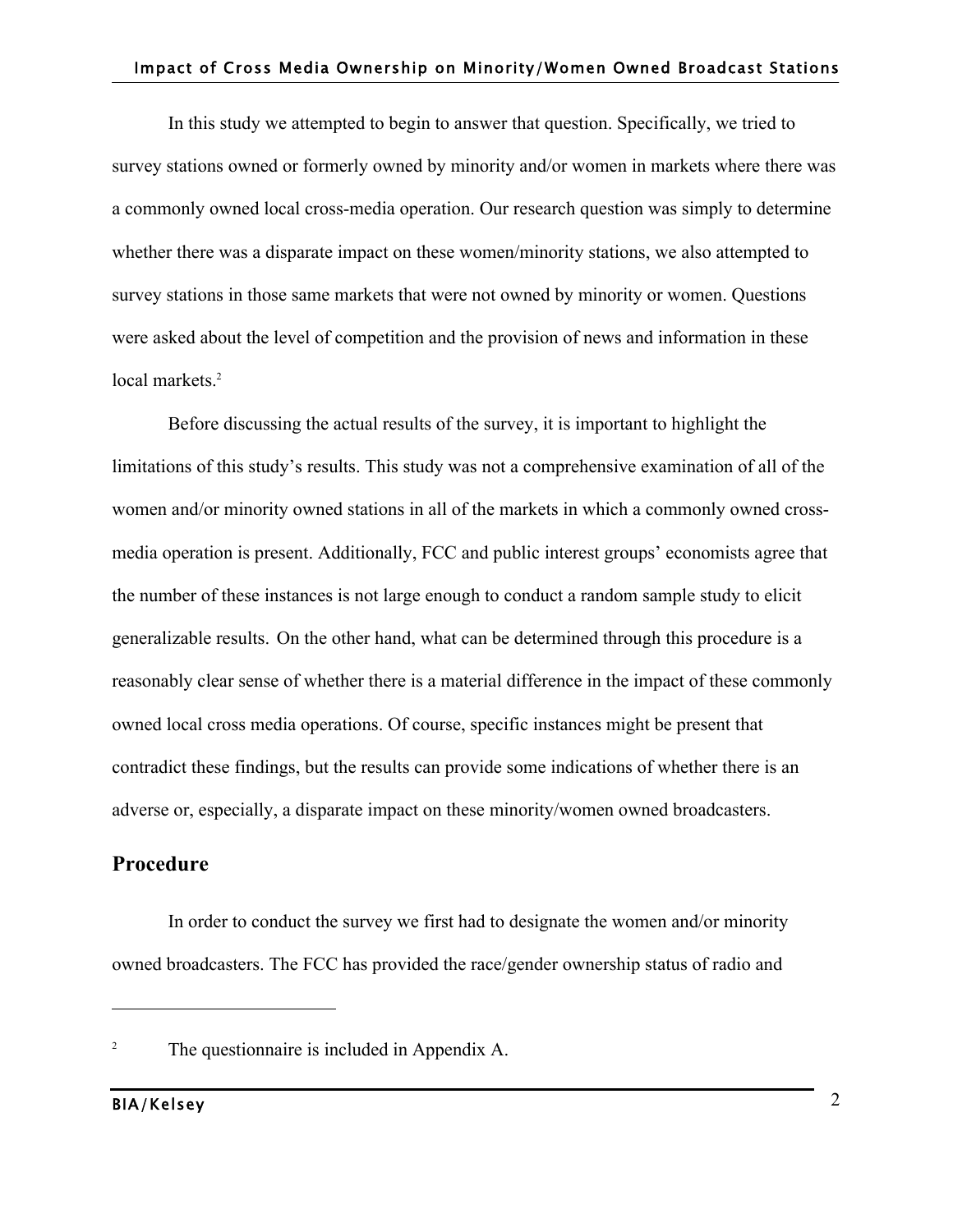television stations by station type (e.g., AM station). Utilizing those lists with the BIA/Kelsey Media Access Pro™ database of all broadcast stations and local daily newspapers, we were able to determine the individual markets in which all of these stations reside.<sup>3</sup>

Once we determined the market in which these stations are located, we then determined using the Media Access Pro™ database which stations are located in markets where a commonly owned cross-media operation exist. Minority and/or women owned stations were selected that were located in those markets in which there were either a commonly owned grandfathered radio/newspaper, grandfathered television/newspaper, or radio/television operation. Additional minority and/or women owned stations that were located in markets in which there were none of these commonly owned cross-media operations were also selected to act as a super-control group.

In all of these markets – with or without a commonly owned cross-media operation – additional stations were selected that were not owned by a woman or minority to be contacted. Care was taken to select non-minority/non-women owned broadcast stations to reflect stations that are part of large broadcast groups and those that are not. With this non-minority/non-women owned group we could compare their responses with the responses of women and/or minority owned broadcast stations in the same market and see whether there was a material difference in the impact of the cross-media operations.

These stations were initially individually contacted via email from the study's author alerting them of this study and that someone would be calling them to ask them questions

BIA/Kelsey maintains a comprehensive database in its Media Access Pro™ service of all commercial and noncommercial radio and television stations, as well as all daily and weekly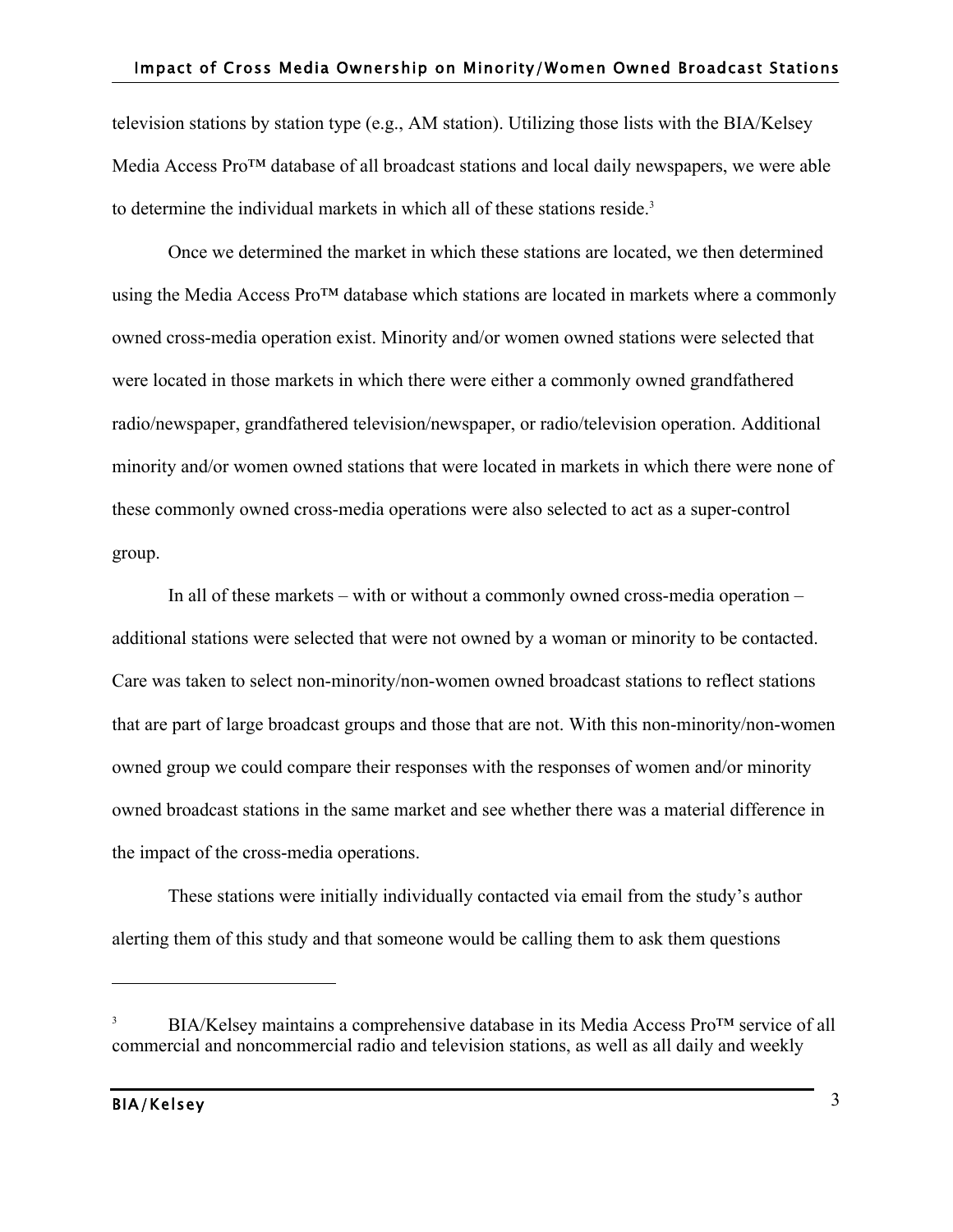concerning the competitiveness of their local radio or television market. Soon after that email those phone calls were made. To increase the number of responses, we subsequently sent an email with a link to an online survey questionnaire, with a promise of an online gift card if the survey was completed. All respondents were guaranteed confidentiality of their responses and that we were only going to report on the general trends of all respondents.

In total we obtained information from 14 local broadcast operations – 13 of which represent 31 stations in those markets, along with information from a principal of a minority owned station that had exited a market in which there was a commonly-owned cross-media operation.4 More responses would have been preferred and repeated attempts were made to induce responses from all that were contacted. Nevertheless, we think that the information obtained from this group of 14 respondents is sufficiently compelling and unambiguous to help answer the question of whether there is a disparate or adverse impact of commonly owned, local cross-media operations on minority or women owned broadcasters.

Included in the eight-question questionnaire were questions to elicit responses from the broadcast stations on which they felt were the most competitive (to them) radio or television stations in their local markets. Additionally, open ended questions on the important factors and challenges they face in selling advertising and providing local news and information were also

newspapers. That database is updated daily to reflect personnel, technical, and ownership changes.

<sup>&</sup>lt;sup>4</sup> Among the fourteen respondents, eight were from minority or women-owned companies and six were from nonminority-men owned companies. Among the eight respondents from minority or women-owned companies, five were from group owners, and four operated stations (within a group or otherwise) that were single stations in their markets. Among the six respondents from nonminority-men owned companies, three were from group owners, and one operated a station (within a group or otherwise) that was a single station in its market.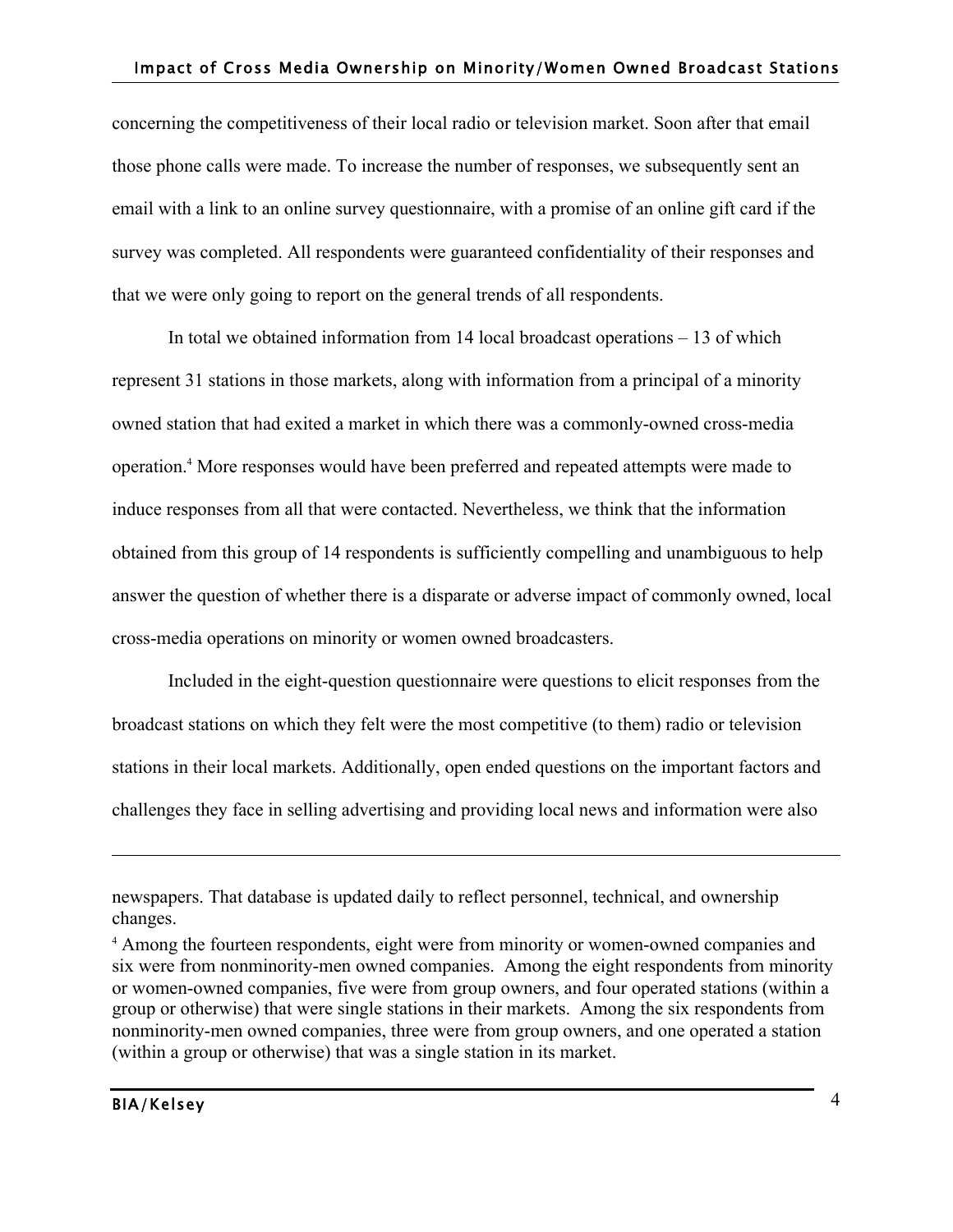asked. These general questions were purposely raised to see if the responding stations would cite the local commonly owned, cross-media operation in their answers. Further, we were curious to see if the respondents from minority and/or women owned stations would mention the commonly owned, cross-media operation more frequently in their responses to these questions than responses from the other group of stations. $5$ 

To supplement the questions on present direct competitors, other questions were included to draw out these stations' perceptions on the changes in competition from possibly other sources. Finally, questions were asked on the provision of news and information and what challenges are faced in providing news and information. That last general question was asked to see if the stations felt that the presence of a cross-media operation made the provision of news and information more difficult, and whether there were any differences in the two sets of responding stations to the difficulty in providing news and information.

# **Results**

# **Competition in the Local Market**

# *Present Competitors*

The clear conclusion from the responses to the question of which stations are the most direct competitors we received is simply there was no difference in the responses from the

<sup>&</sup>lt;sup>5</sup> In the survey research literature this procedure is referred to unaided recall, allowing the respondent to offer those points without any prompting. If the respondents do cite these issues as important without any prompting, then one can easily conclude as to its importance. All of the respondents were general managers and thus may be assumed to be familiar, for unaided recall purposes, with the factors that might impact their stations' programming, operations and competitive success.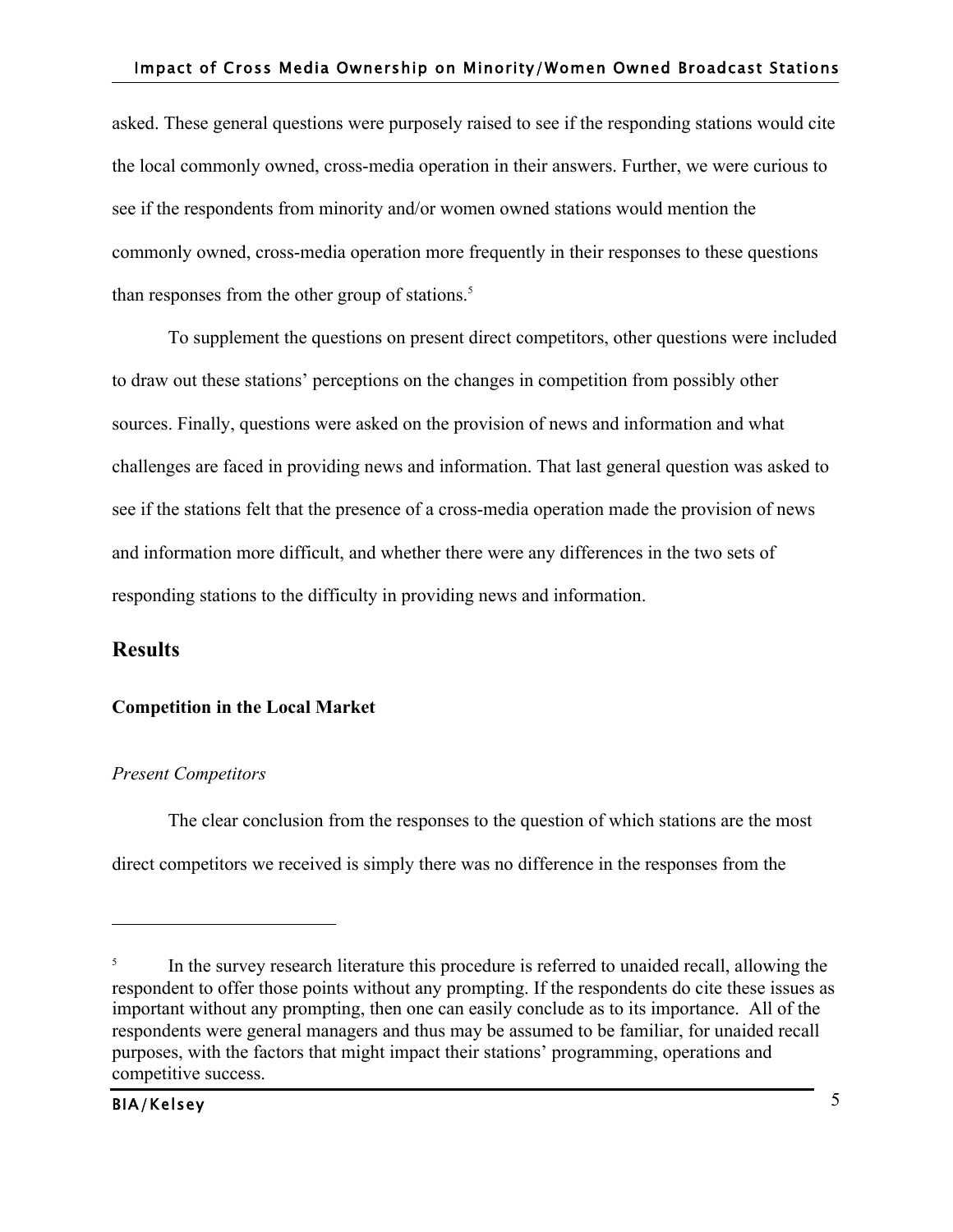minority and/or women owned stations and the other. There was one minority and/or women owned station and two non-minority/non-women owned stations that mentioned the local crossmedia operation.<sup>6</sup> All of the other responses mentioned other radio and television stations in their local markets, primarily stations that provide similar programming.

In identical fashion, the responses to the question of which local station is the dominant competitor in the market plainly indicates that there is no difference between the perceptions of the two groups of respondents. Once again, there was one minority and/or women owned station and two non-minority/non-women owned stations that mentioned the local cross-media operation. All other stations indicated a local group of radio stations or specific stations or even other media in their responses.

Supporting that conclusion were the responses to two open-ended questions of the important factors and challenges they face in selling advertising in their local markets. None of the responses, either from the minority and/or women owned or the non-minority/non-women owned stations mentioned the presence of these cross-media operations, either directly or indirectly. The responses for these questions were very direct, mentioning the levels of competition within the media and from outside. Here are some of the specific responses to those open ended questions.

*What are the most important factors your station faces in regards to selling advertising time?*

- Market conditions, pricing, ratings
- The perception of radio
- Awareness, we are the new kids on the block

The three minority and/or women and non-minority/non-women owned broadcast stations respondents citing the cross media operation were in a medium market in which there was a local combination of the only daily newspaper, a full power television station, and radio stations.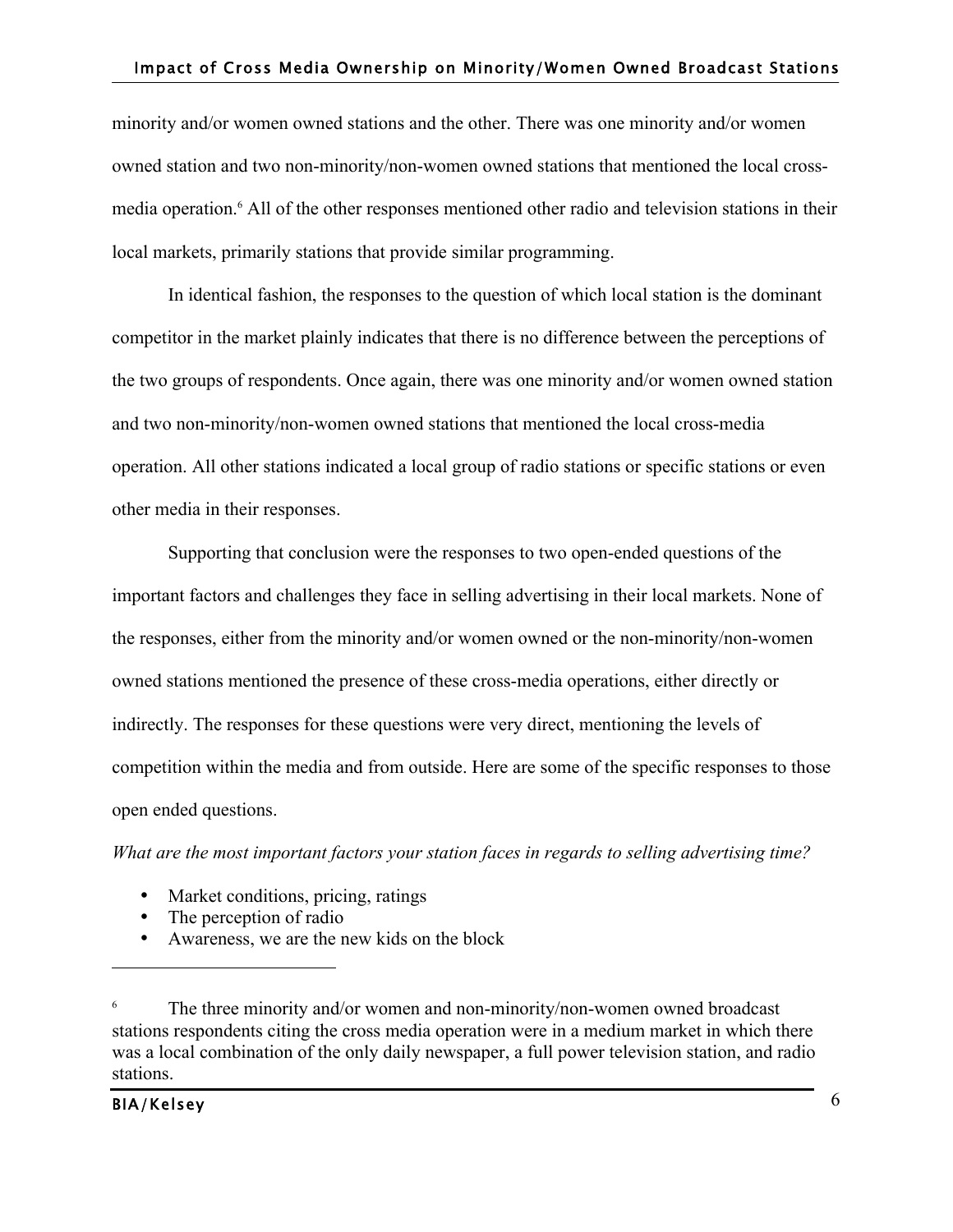- It is a price war with television combining their digital tier stations with their main channel bringing the overall cost lower than radio. We also have to overcome the internet and satellite radio objections as competition for our audience.
- Ratings, competitors' rates, the overall health of the economy
- Price. Audience.
- Audience reach
- Other viable alternative outlets providing my audience
- High sales department churn; Weak Local Sales Manager; Weak Sales Training
- Managing inventory with minimal waste.

# *What challenges do you face in selling advertising time in your local market?*

- Current economic conditions with small business owners having enough advertising/marketing budget to achieve results for them
- Retaining and hiring good qualified salespeople
- Too much media/advertising available. There must be 100 items selling as advertising.
- Slow economy and the lack of locally owned stores.
- Tighter budgets in the face of new platforms. Digital reduced spending by advertising and combating annual contracts
- We need to educate our clients about our format; the other radio station in the market always dives on rates; our clients believe they get better value in print vs. radio.
- The economic conditions are shaky at best.
- Advertisers to look at our medium and value it accordingly; we are looked as an "old medium"
- Businesses are still reluctant to spend money, economy is still tight. Radio is very competitive in this market with a lot of stations fighting for a small piece of the pie.

# *Emerging Competitors*

Another question was asked on what emerging competitors do they see in their local market. Here again, we were providing an opportunity for the responding stations to mention the local cross-media operation. Additionally, we were seeing if there would be a difference between the two groups of respondents on whether the cross-media operations are thought of as emerging

competitors.

The responses once again show the lack of concern about the local cross media operation

as an emerging competitor. Only one respondent, a non-minority/non-women owned station,

mentioned one cross media operation. Most of the other responses mention online/digital media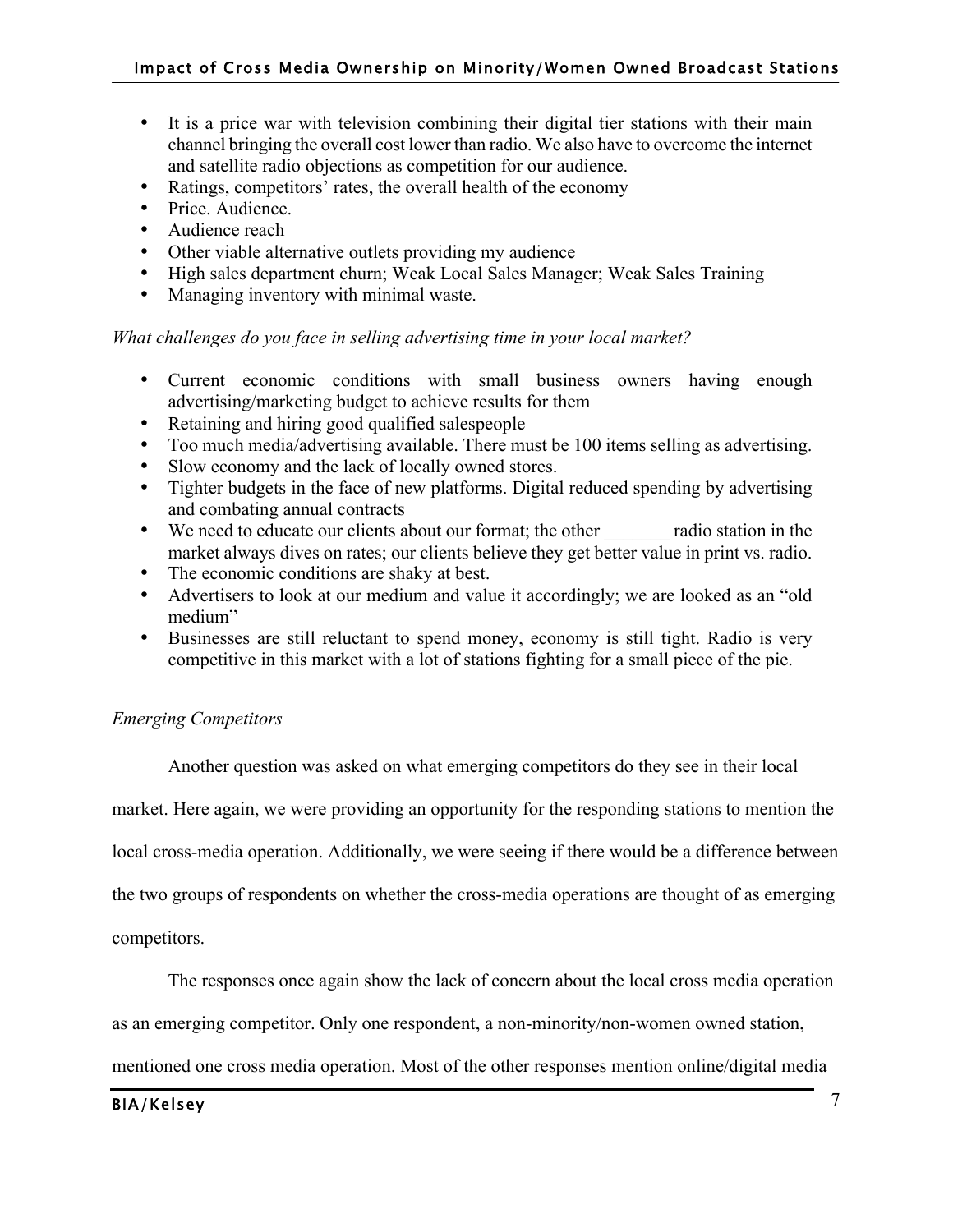companies such as Facebook, Google, Pandora, Spotify, and "Digital platforms of all shapes and sizes." Two other respondents cited a new network being delivered through local television stations multicast signals, and another respondent mentioned another local television station.

# **Provision of News and Information and Challenges**

As mentioned earlier, questions on the present provision of and challenges in providing news and information were asked. Here again we were attempting to see if the presence of crossmedia operations made it more difficult for local stations to effectively provide news and information and whether there was a difference in the two sets of responding stations.

With respect to the number of minutes of news and information, the answers varied from a few music radio stations saying little or no minutes per hour to all news stations reporting that is their entire programming. Generally, most of the radio stations indicated some provision of news and information.

When asked about the challenges facing the provision of news and information on their stations, none of the respondents indicated the local cross-media operation. Below are some of the responses to that open ended question.

# *What challenges do you face when delivering news and information on your station?*

- Our biggest challenge is the geographic makeup of our market, which is 75 miles north to south and east to west
- Making it local
- Competing with digital media to get the information first. Many more players on the digital front
- Relative news but not too much news
- Current information
- Keeping viewer attention
- Limited staff. (1) On-air talent and (1) producer-reporter affects our ability to cover "breaking news"; currently evaluating/considering eliminating local news programming due to limited budget resources.
- Personnel to cover the news with reduced staff sizes
- Having appropriate staffing numbers to cover the market.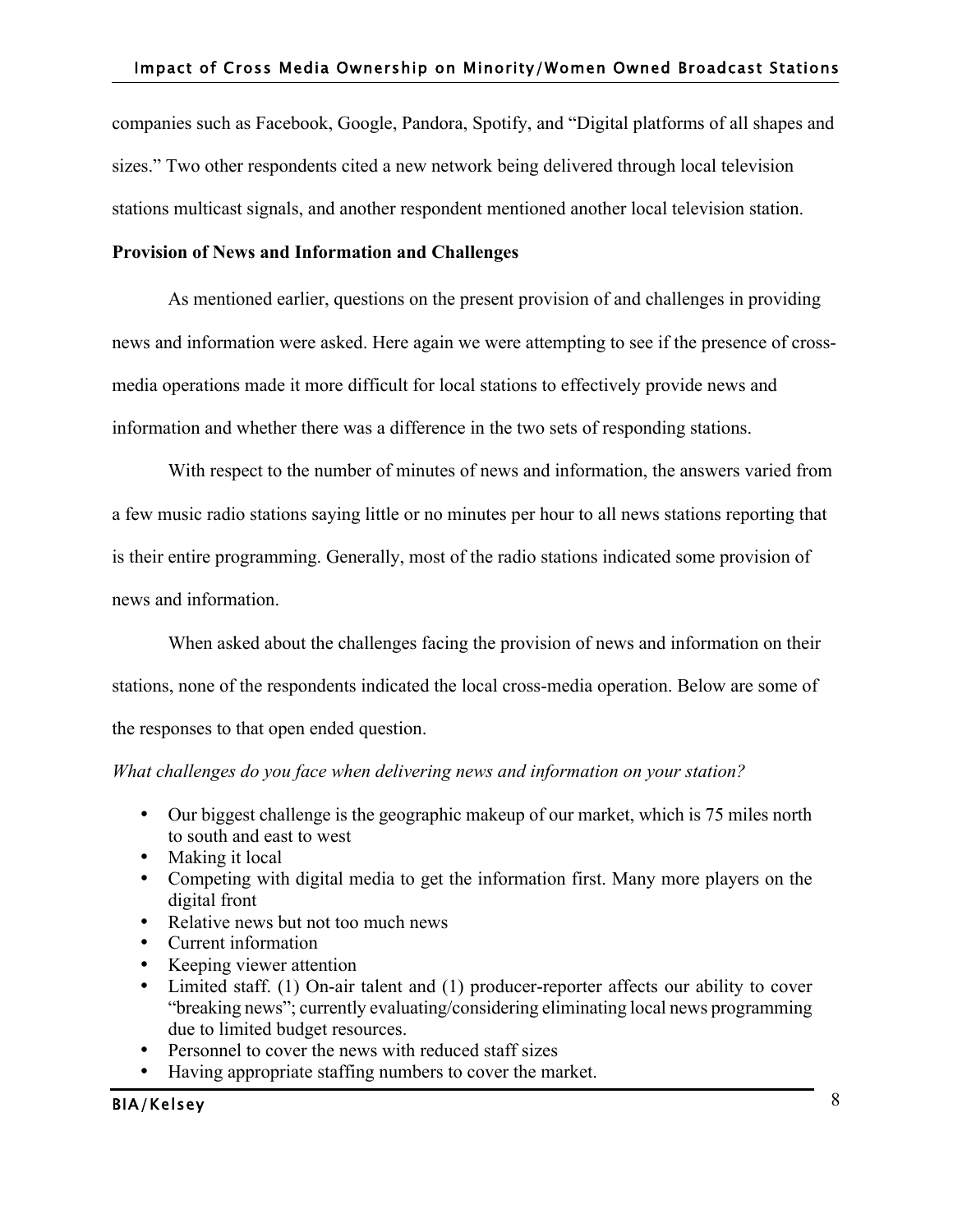Finally, we asked all respondents what competitive media outlets (both broadcast and non-broadcast) provide news and information. This question was asked to see if the local crossmedia operation would be mentioned and whether the mentions of these operations were different for the two sets of responding stations. Only two stations, both non-minority/nonwomen owned stations, mentioned the local cross-media operation. All other respondents either mentioned specific radio and television stations or just a generic TV or Print. Two mentioned Yahoo as a local media outlet while another mentioned smartphones and tablets as a device to provide local news and information.

# **Conclusion**

As mentioned in the introduction, this study was not intended as a comprehensive random sample survey of all instances of local cross-media operations in markets with stations owned by minorities and/or women. Instead, it was an attempt to solicit information from some of those stations about the competitive nature of local markets and provision of news and information from minority and/or women owned stations in these markets, along with non-minority/nonwomen owned stations in these same markets. In trying to obtain that information from these two groups of stations, we were trying to see if there was a material difference between the two groups on the impact of the cross-media operation.

Given our limited number of responses, great care has to be taken in reaching any conclusions. Yet, we are struck by the lack of any large concern by almost all of the respondents to these cross-media operations. Several times in the questionnaire we provide opportunities for the responding stations in both groups to offer those operations as answers. What was provided as answers are general business concerns that all radio and television stations have in all markets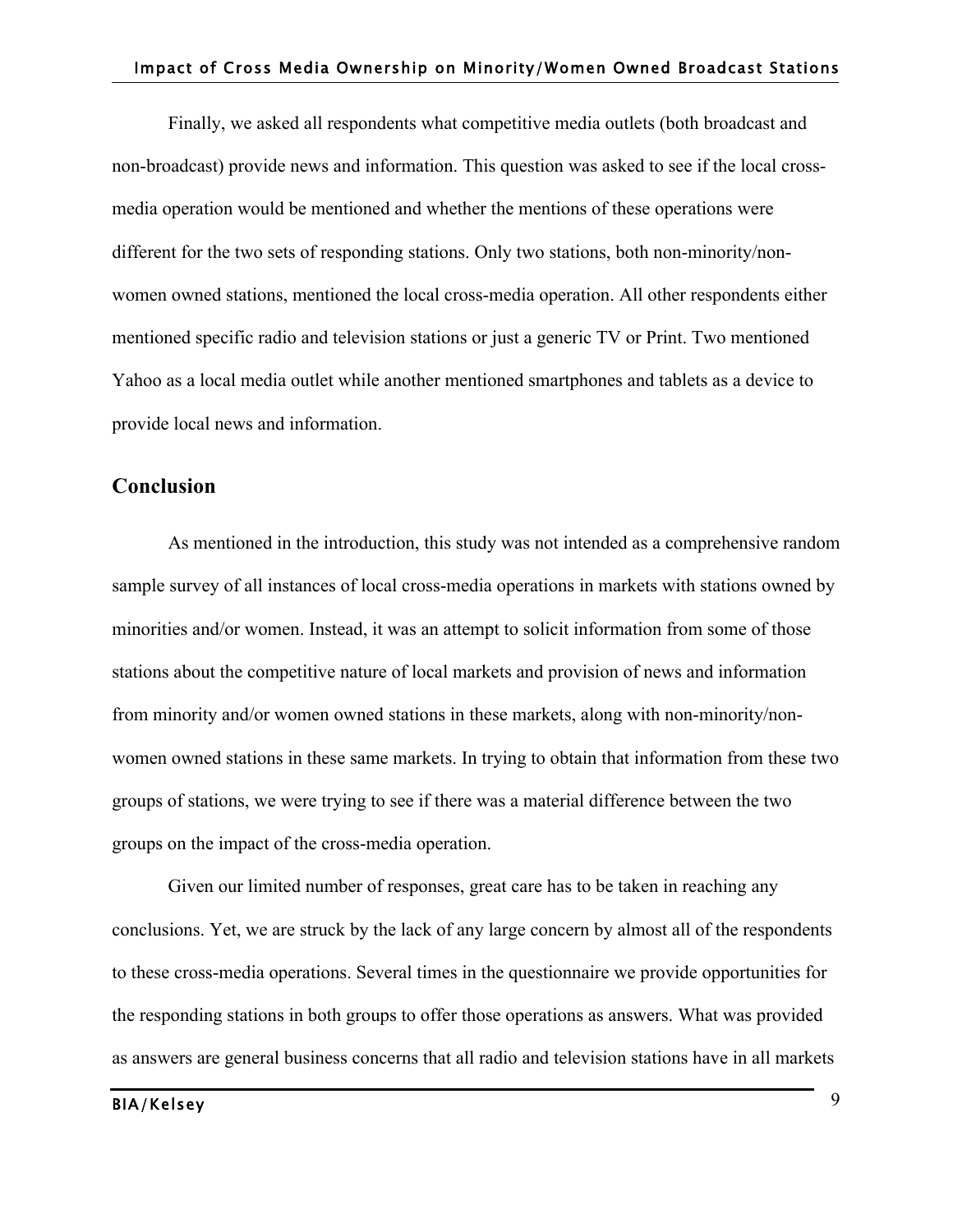– strong broadcast station competitors especially in the genre of programming they provide and the emergence of new competitors from new sources.

This lack of mentions of local cross-media operations was also present in the questions concerning the provision of news and information. Answers were provided on other media outlets providing news and information involved strong stations within the local markets as well as generic answers of an entire media. Further, the answers to the challenges that the stations in both groups of respondents once again included general business concerns on providing programming that is compelling to watch and the emergence of new outlets providing such news and information.

So, what we have gleaned from the responses we did receive to our survey is a concern about the competitive marketplace facing radio and television stations from stations that are providing similar types of programming, and other new types of media. There was little if any mention of the local cross-media operations, except in a medium market where the cross-media interests included the daily newspaper, and a full power TV station and radio stations. Finally, there was no perceptible difference in the responses of the two groups of respondents to these issues.

The results of this study, while not dispositive, do provide evidence that the impact of cross-media ownership on minority and women broadcast ownership is probably negligible. This does not mean that the cross-media ownership rules should, or should not, be changed. There may be sound justifications relating to overall viewpoint diversity, localism, or competition why the rules should or should not be changed. However, it appears from this study that cross-media interests' impact on minority and women broadcast ownership is not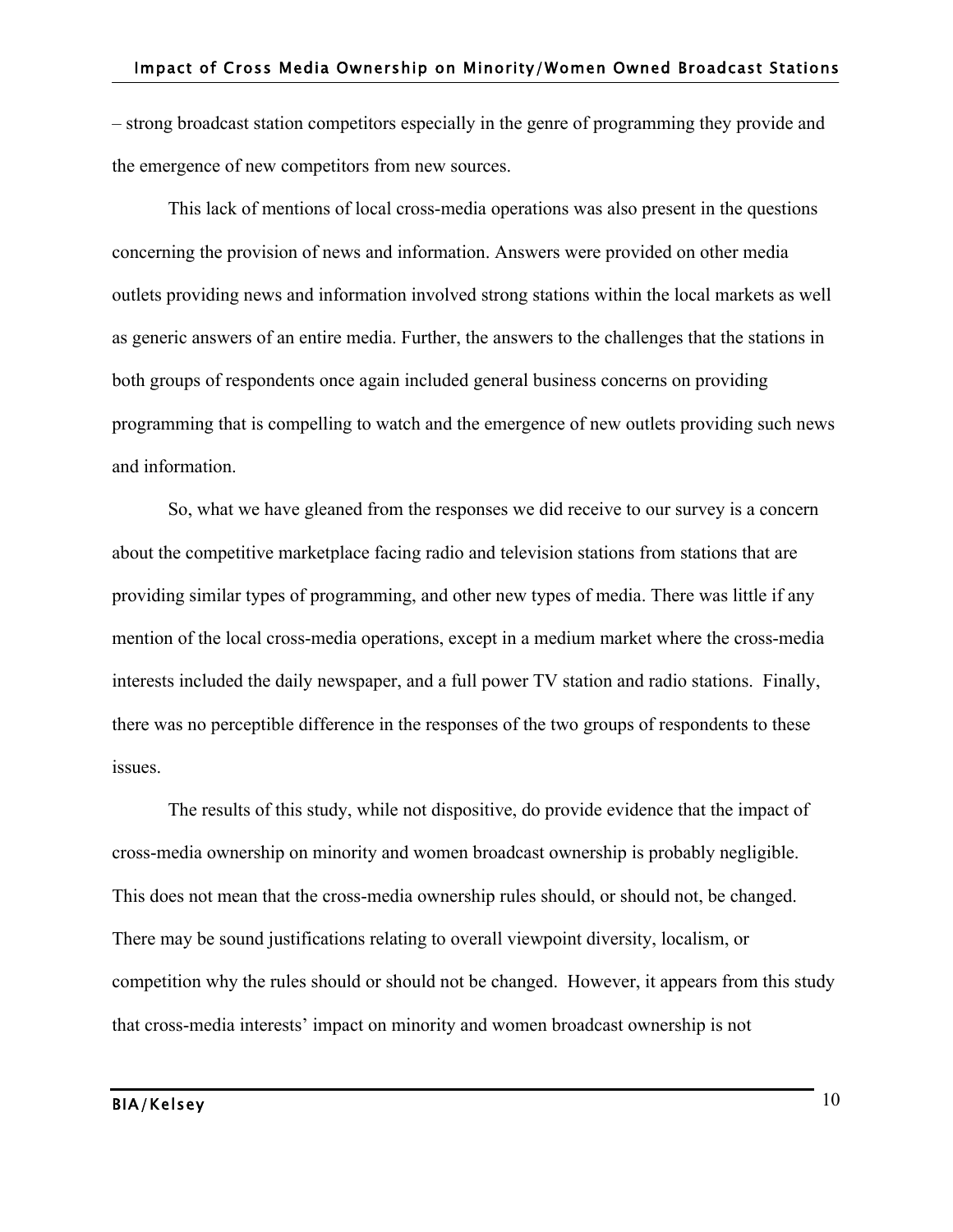sufficiently noticeable to station operators on the ground to be a material justification for tightening or retaining the rules.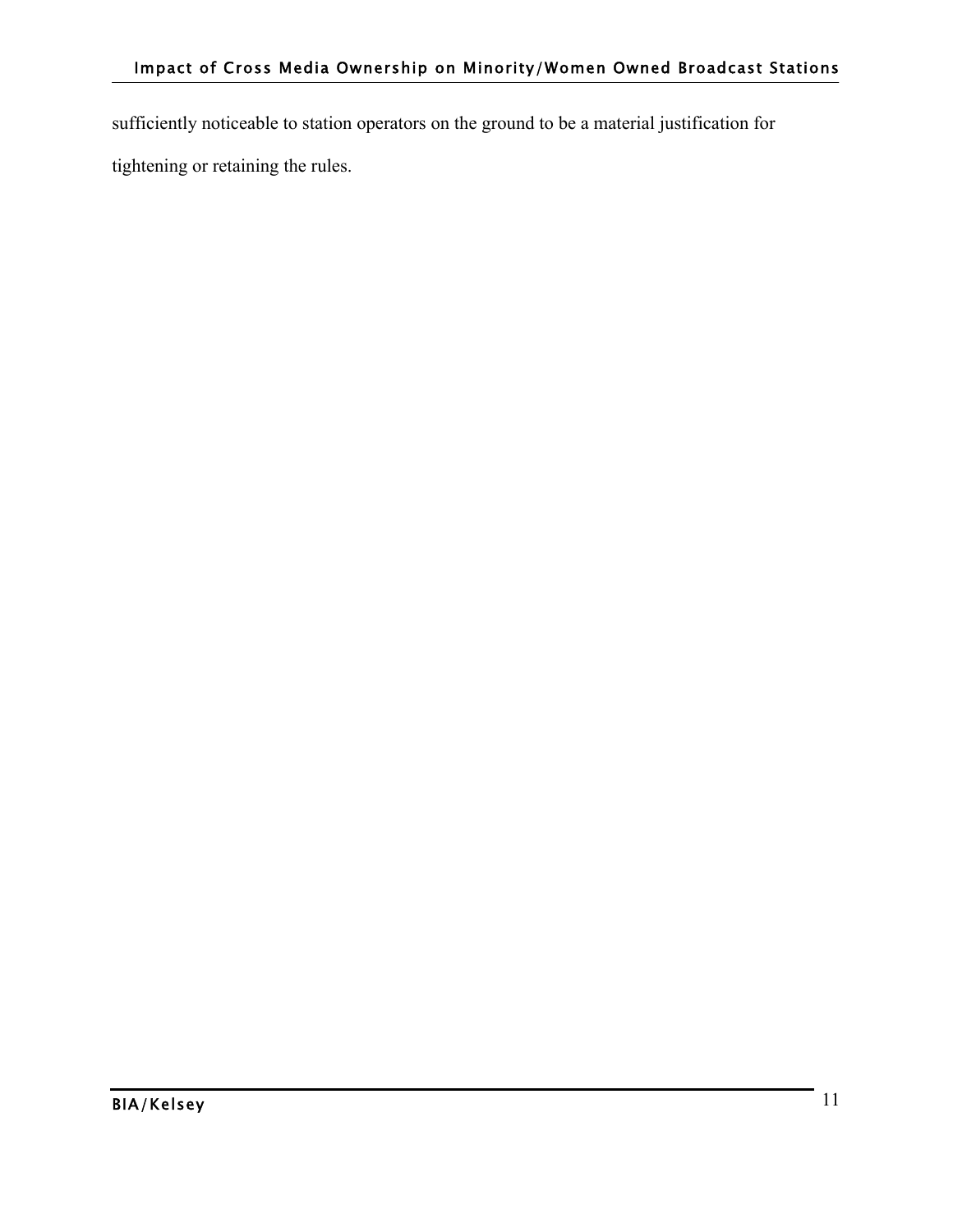**Appendix A – Survey Questionnaire**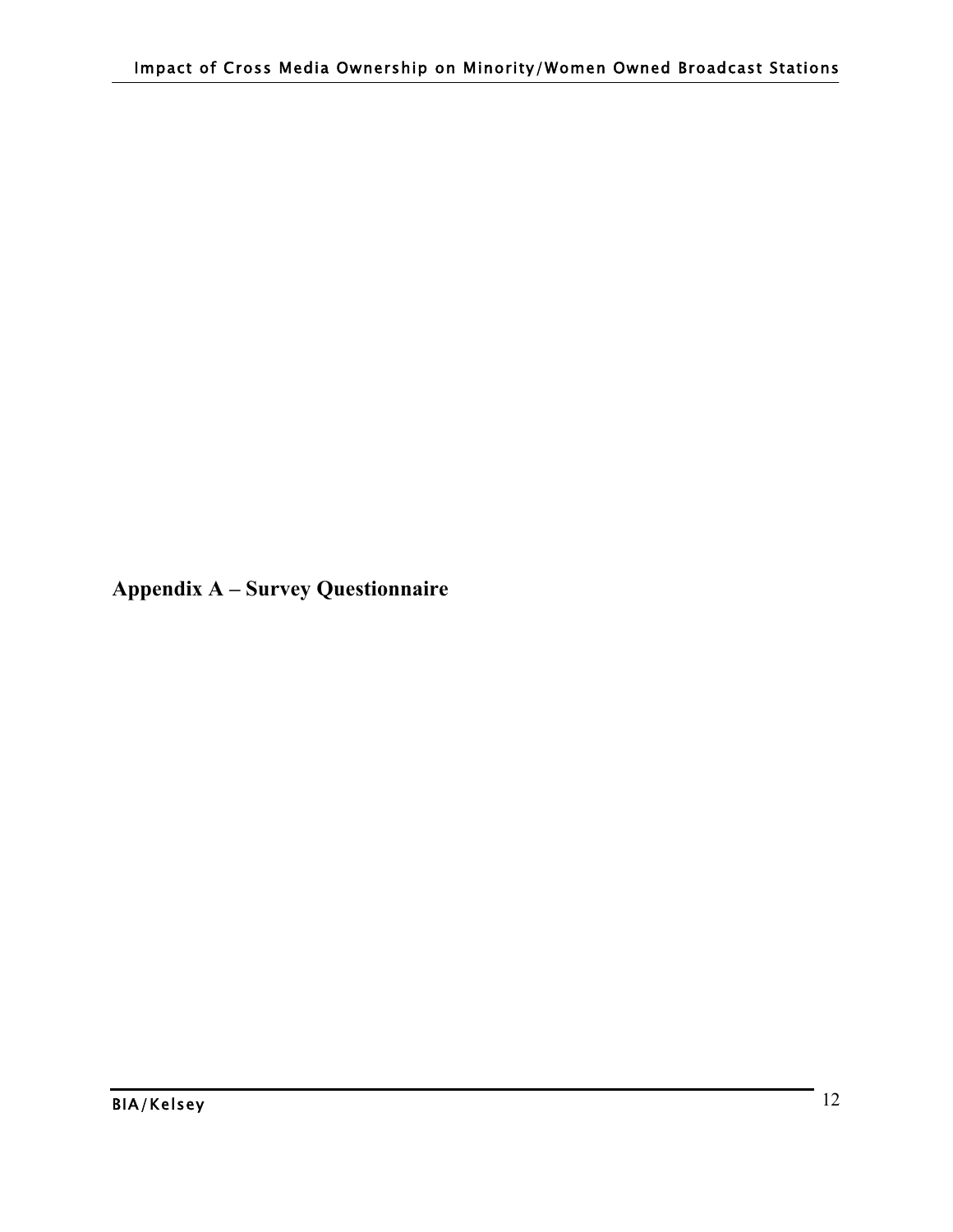STUDY ON IMPACT OF CROSS-MEDIA OWNED OPERATIONS

- 1. What are the radio stations in your market that you compete against most directly? (name all that seem appropriate)
- 2. Besides other radio stations, what other media outlets in your market do you compete against?

 $\mathcal{L}_\text{max}$  , and the contribution of the contribution of the contribution of the contribution of the contribution of the contribution of the contribution of the contribution of the contribution of the contribution of t

 $\mathcal{L}_\text{max}$  , and the contribution of the contribution of the contribution of the contribution of the contribution of the contribution of the contribution of the contribution of the contribution of the contribution of t

 $\mathcal{L}_\text{max}$  , and the contribution of the contribution of the contribution of the contribution of the contribution of the contribution of the contribution of the contribution of the contribution of the contribution of t

 $\mathcal{L}_\text{max}$  , and the contribution of the contribution of the contribution of the contribution of the contribution of the contribution of the contribution of the contribution of the contribution of the contribution of t

 $\mathcal{L}_\text{max}$  , and the contribution of the contribution of the contribution of the contribution of the contribution of the contribution of the contribution of the contribution of the contribution of the contribution of t

 $\mathcal{L}_\text{max}$  , and the contribution of the contribution of the contribution of the contribution of the contribution of the contribution of the contribution of the contribution of the contribution of the contribution of t

 $\mathcal{L}_\text{max}$  and the contract of the contract of the contract of the contract of the contract of the contract of

 $\mathcal{L}_\text{max}$  , and the contribution of the contribution of the contribution of the contribution of the contribution of the contribution of the contribution of the contribution of the contribution of the contribution of t

- 3. What are the most important factors facing your station in its attempt to sell advertising time in the local market?
- 4. Who do you consider the dominant competitor in the local market?
- 5. Who do you see as an emerging competitor in your local market?
- $\mathcal{L}_\text{max}$  , and the contribution of the contribution of the contribution of the contribution of the contribution of the contribution of the contribution of the contribution of the contribution of the contribution of t 6. What challenges do you face in selling advertising time in your local market?  $\mathcal{L}_\text{max}$  and the contract of the contract of the contract of the contract of the contract of the contract of

 $\mathcal{L}_\text{max}$  , and the contribution of the contribution of the contribution of the contribution of the contribution of the contribution of the contribution of the contribution of the contribution of the contribution of t

 $\mathcal{L}_\text{max}$  , and the contribution of the contribution of the contribution of the contribution of the contribution of the contribution of the contribution of the contribution of the contribution of the contribution of t

 $\mathcal{L}_\text{max}$  , and the contribution of the contribution of the contribution of the contribution of the contribution of the contribution of the contribution of the contribution of the contribution of the contribution of t

7. How many minutes per hour or hours per day, on average Monday –Sunday, of local news do you estimate as providing on your station?